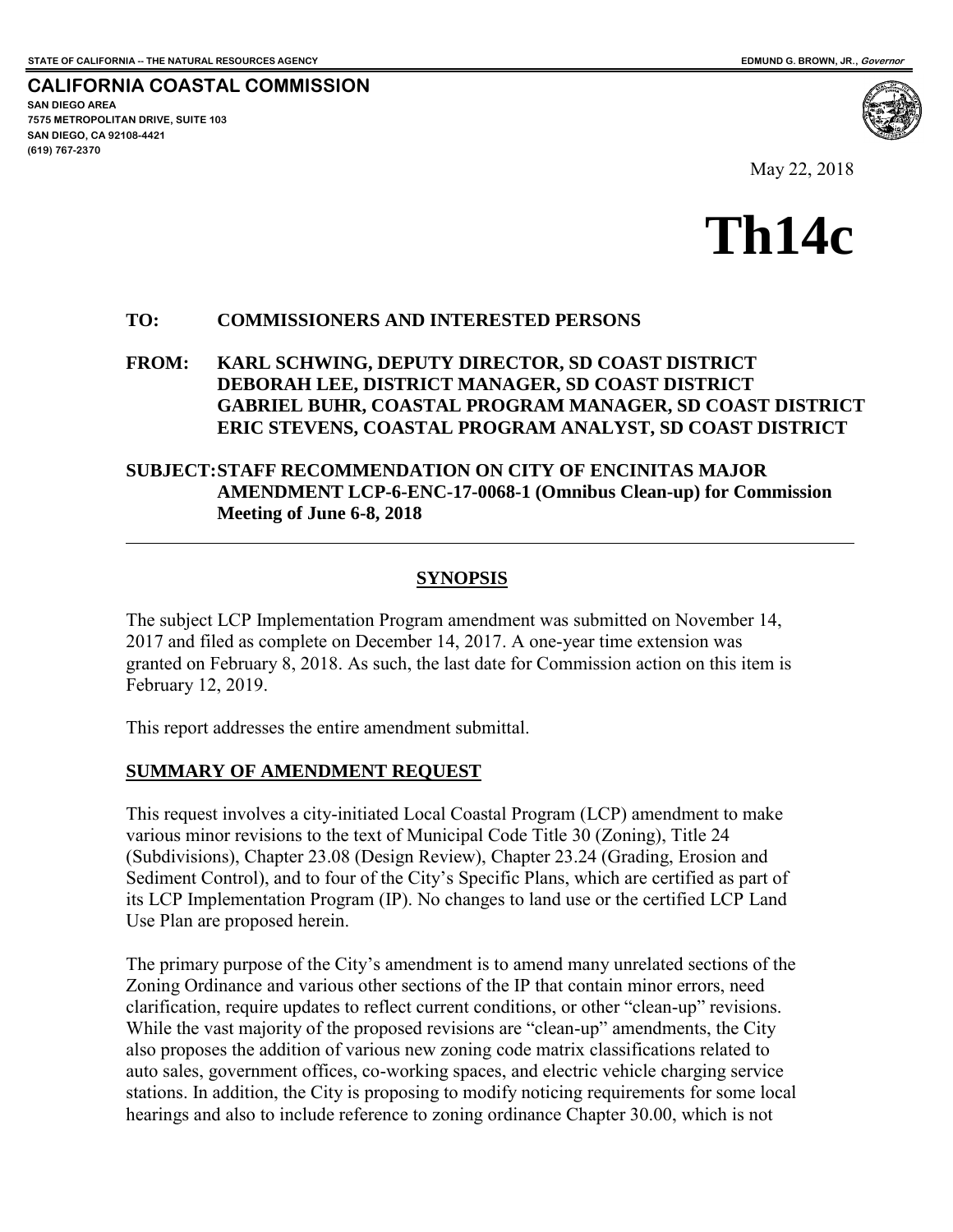currently a part of the certified IP. The proposed amendment consists of text changes only; the revisions will apply citywide, as well as affect development citywide.

#### **SUMMARY OF STAFF RECOMMENDATION**

The Commission may only reject Implementation Program (IP) amendments where it can be shown that the amendment would be inconsistent with the certified Land Use Plan (LUP) or render the IP inadequate to carry out the LUP. Staff is recommending denial of the amendment as proposed, and then approval of the amendment with one suggested modification. As noted above, the bulk of the proposed revisions are sought to improve regulatory consistency, provide clarity in the zoning code, improve the usability of the code, and correct minor errors, along with some other minor amendments. However, as part of the LCPA, the City is proposing new Section 30.72.020.C, in its chapter on the initiation and authority to grant zoning amendments, which states:

*C. A change in boundaries of any zone, a change of zoning on property from one zone to another, or a change in the zoning regulations that increases density or intensity of land use is subject to Chapter 30.00 Encinitas Right To Vote Amendment.* 

In the City of Encinitas, the entire zoning code is part of the IP, except for Chapter 30.00. Chapter 30.00 resulted from a Citizen's Initiative that passed in 2013 (Proposition A). Proposition A prescribed a maximum building height of 30 ft. and the method for measuring building height, a maximum of two stories for new development, modified noticing requirements, and a requirement for a citywide vote for any major amendments to the City's existing land use planning policy documents. At the time of the initiative's passage, although Commission staff advised the City that it would be best to reconcile the proposition's directives with the certified LCP, the City chose not to submit an LCPA to incorporate the provisions of the initiative into the certified LCP. Instead, the City and Commission staff agreed that any aspect of the new zoning chapter that was more protective of coastal resources could be applied consistently with the LCP, but that for any aspects that were less restrictive, the LCP would control.

The proposed reference to Chapter 30.00 in this LCPA submittal would result in the incorporation of the entirety of Chapter 30.00 into the certified LCP by reference. Incorporation of the entire chapter into the LCP would be problematic as there are numerous aspects of Chapter 30.00 that are inconsistent with the existing LCP. For example, the existing LCP has various provisions that allows buildings higher than 30 ft. and more than two stories in different areas of the City. When Commission staff raised the LCP conflicts with City staff, the City requested that the proposed cross-reference and sub-section be deleted. The City has not decided whether or not they will bring forward a separate LCP amendment in the future to incorporate Chapter 30.00 into the LCP. While incorporation of Chapter 30.00 into the LCP may ultimately be a positive development and result in reduced confusion for project applicants, the City has requested that the Commission delete proposed Section 30.72.020.C through a suggested modification.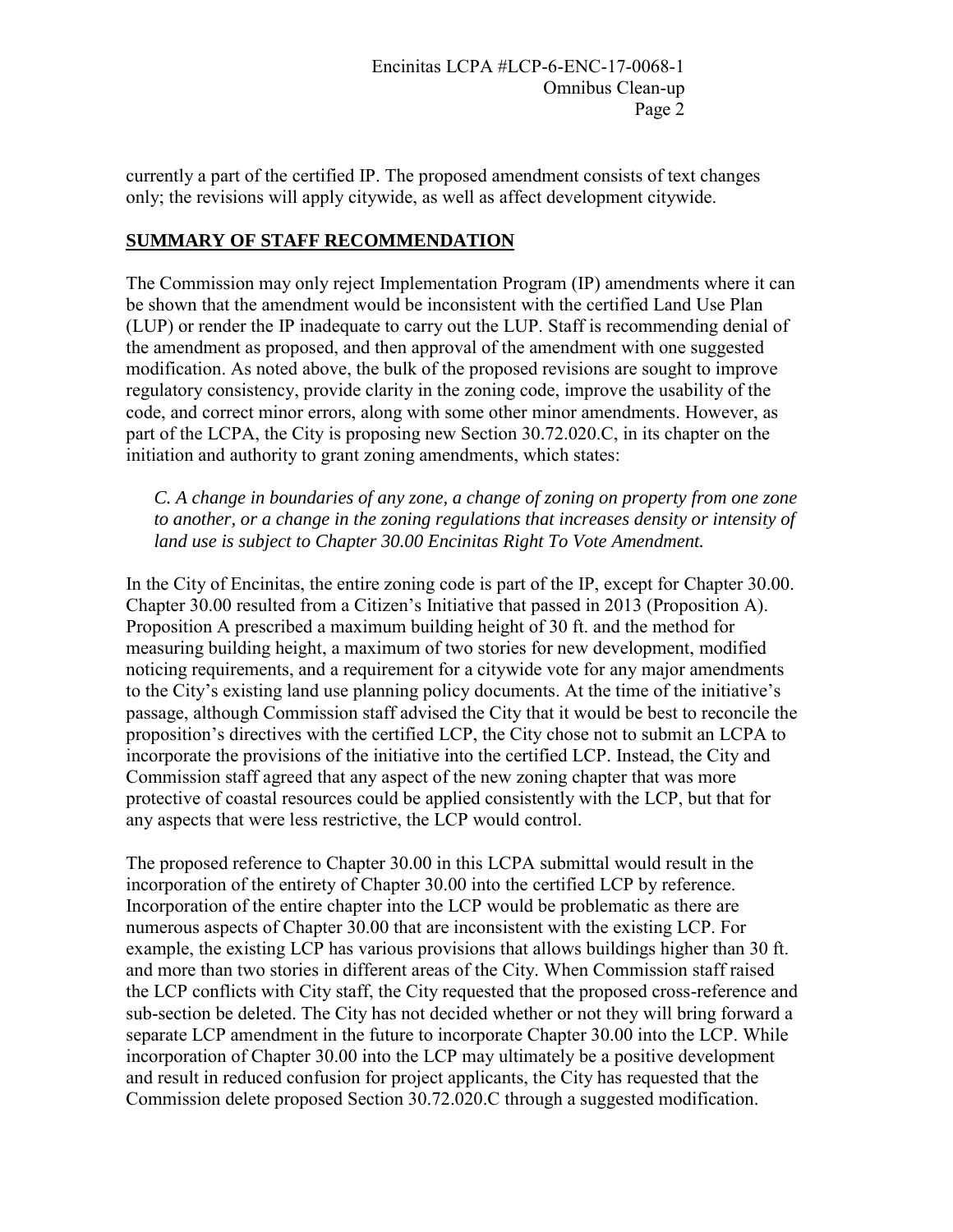Therefore, staff is recommending denial, as submitted and subsequent approval, with one suggested modification, of the proposed LCPA. Suggested Modification #1 would eliminate Section 30.72.020.C. Inclusion of this language ensures adequate protection of coastal resources and consistency within the certified LCP.

The appropriate resolutions and motions begin on Page 4. The suggested modification can be found on Page 6. The findings for denial, as submitted, of the LCPA begin on Page 6. The findings for approval, if modified, of the LCPA begin on Page 11.

# **ADDITIONAL INFORMATION**

 $\overline{a}$ 

Further information on the Encinitas LCP amendment LCP-6-ENC-17-0068-1 may be obtained from Eric Stevens, Coastal Planner, at (619) 767-2370.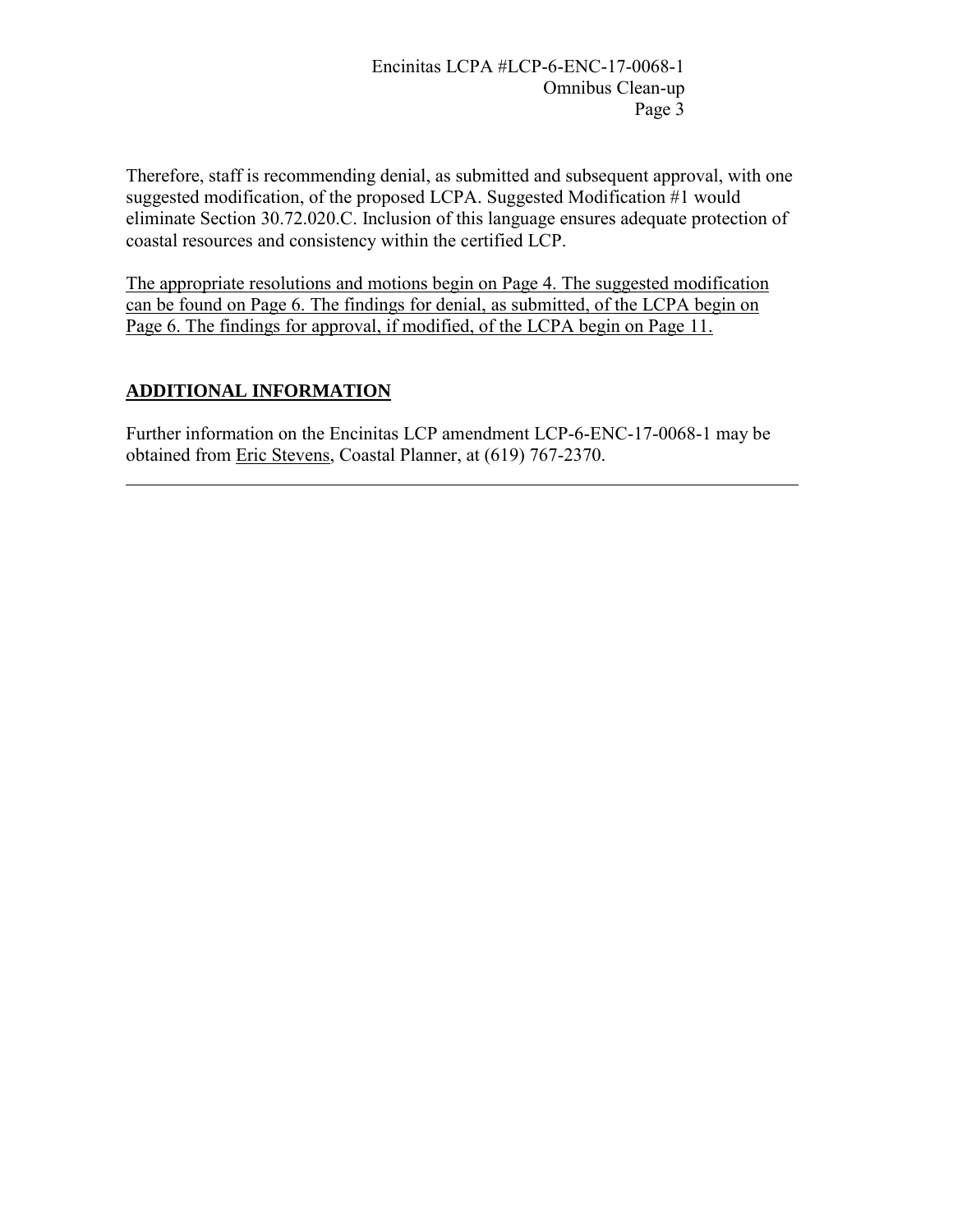# **PART I. OVERVIEW**

# **A. LCP HISTORY**

On November 17, 1994, the Commission approved, with suggested modifications, the City of Encinitas Local Coastal Program (both land use plan and implementing ordinances). The City accepted the suggested modifications and, on May 15, 1995, began issuing coastal development permits for those areas of the City within the Coastal Zone.

# **B. STANDARD OF REVIEW**

Pursuant to Section 30513 of the Coastal Act, the Commission may only reject zoning ordinances or other implementing actions, as well as their amendments, on the grounds that they do not conform with, or are inadequate to carry out, the provisions of the certified Land Use Plan. The Commission shall take action by a majority vote of the Commissioners present.

# **C. PUBLIC PARTICIPATION**

Section 30503 of the Coastal Act requires local governments to provide the public with maximum opportunities to participate in the development of the LCP amendment prior to its submittal to the Commission for review. The City has held Planning Commission and City Council meetings with regard to the subject amendment request, including a workshop and study session, four hearings, a 45-day public review and comment period to receive initial public comment, and a 6-week public review period on the proposed amendments. All of those local hearings were duly noticed to the public. Notice of the subject amendment has been distributed to all known interested parties of record for Encinitas matters.

# **PART II. LOCAL COASTAL PROGRAM SUBMITTAL - RESOLUTIONS**

Following a public hearing, staff recommends the Commission adopt the following resolutions and findings. The appropriate motion to introduce the resolution and a staff recommendation is provided prior to the resolution.

#### **I. MOTION:** *I move that the Commission reject the Implementation Program Amendment # LCP-6-ENC-17-0068-1 for the City of Encinitas LCP as submitted.*

# **STAFF RECOMMENDATION OF REJECTION:**

Staff recommends a **YES** vote. Passage of this motion will result in rejection of the Implementation Program Amendment and the adoption of the following resolution and findings. The motion passes only by an affirmative vote of a majority of the Commissioners present.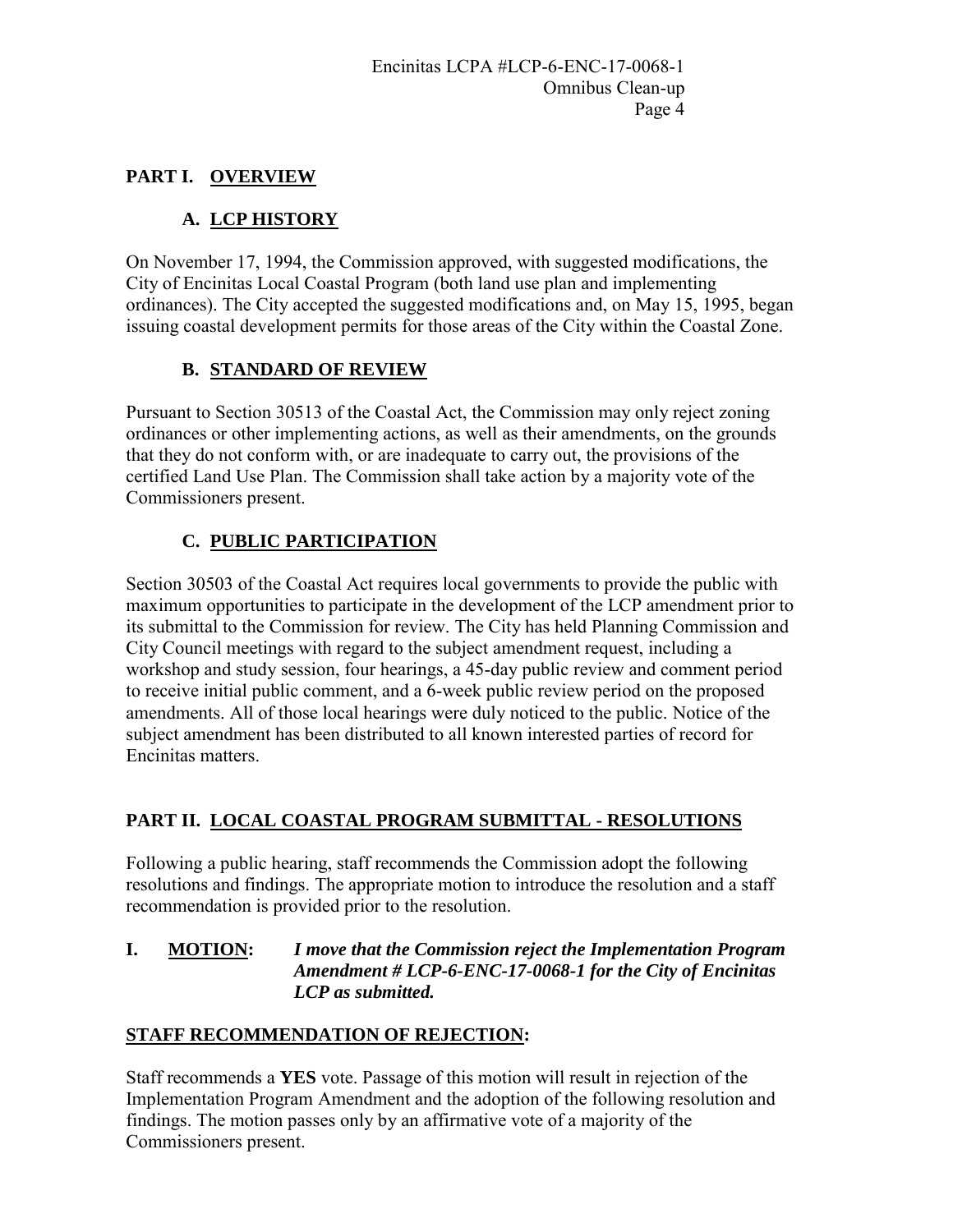# **RESOLUTION TO DENY CERTIFICATION OF THE IMPLEMENTATION PROGRAM AMENDMENT AS SUBMITTED:**

The Commission hereby denies certification of the Implementation Program Amendment submitted for the City of Encinitas and adopts the findings set forth below on grounds that the Implementation Program Amendment as submitted does not conform with, and is inadequate to carry out, the provisions of the certified Land Use Plan as amended*.* Certification of the Implementation Program Amendment would not meet the requirements of the California Environmental Quality Act as there are feasible alternatives and mitigation measures that would substantially lessen the significant adverse impacts on the environment that will result from certification of the Implementation Program Amendment as submitted

# **II. MOTION II:** *I move that the Commission certify the Implementation Program Amendment No. LCPA-6-ENC-17-0068-1 for the City of Encinitas if it is modified as suggested in this staff report.*

# **STAFF RECOMMENDATION:**

Staff recommends a **YES** vote. Passage of this motion will result in certification of the Implementation Program Amendment a suggested modification and the adoption of the following resolution and findings. The motion passes only by an affirmative vote of a majority of the Commissioners present.

# **RESOLUTION TO CERTIFY THE IMPLEMENTATION PROGRAM AMENDMENT WITH SUGGESTED MODIFICATIONS:**

The Commission hereby certifies the Implementation Program Amendment for the City of Encinitas if modified as suggested and adopts the findings set forth below on grounds that the Implementation Program Amendment, with the suggested modification, conforms with and is adequate to carry out the certified Land Use Plan. Certification of the Implementation Program Amendment if modified as suggested complies with the California Environmental Quality Act, because either 1) feasible mitigation measures and/or alternatives have been incorporated to substantially lessen any significant adverse effects of the Implementation Program Amendment on the environment, or 2) there are no further feasible alternatives and mitigation measures that would substantially lessen any significant adverse impacts on the environment.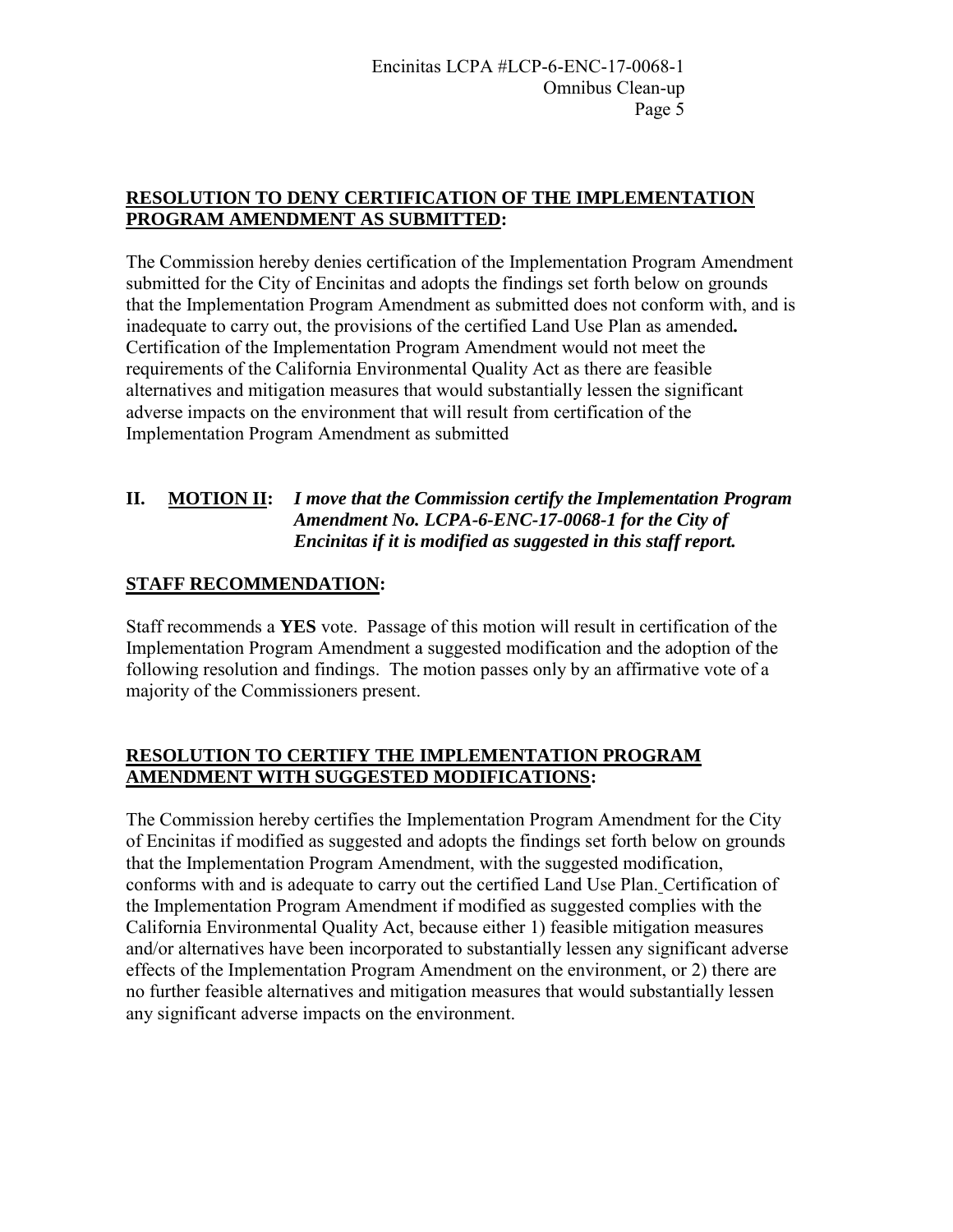# **PART III. SUGGESTED MODIFICATION**

Staff recommends the following suggested revisions to the proposed Implementation Program be adopted. The struck-out section represents language which the Commission suggests be deleted from the language as originally submitted.

1. Chapter 30.72 – ZONING AMENDMENT, Section 30.72.020 Initiation/Authority to Grant Amendment, delete proposed Section 30.72.020.C as follows:

*C. A change in boundaries of any zone, a change of zoning on property from one zone to another, or a change in the zoning regulations that increases density or intensity of land use is subject to Chapter 30.00 Encinitas Right To Vote Amendment.* 

#### **PART IV. FINDINGS FOR REJECTION OF THE CITY OF ENCINITAS IMPLEMENTATION PROGRAM AMENDMENT, AS SUBMITTED**

# **A. AMENDMENT DESCRIPTION**

This request involves a city-initiated Local Coastal Program (LCP) amendment and zoning code amendment to make various minor revisions to the text of the City's Zoning Ordinance, other sections of the municipal code, and Specific Plans, which are certified as part of its LCP Implementation Program (IP). No changes to land use or the certified LCP Land Use Plan are proposed herein.

The primary purpose of the City's amendment is to amend many unrelated sections of the Zoning Ordinance and other sections of the IP that contain minor errors, need clarification, require updates to reflect current conditions, or other "clean-up" revisions. While the vast majority of the proposed revisions are "clean-up" amendments, the City also proposes the addition of various new zoning code matrix classifications related to auto sales, government offices, co-working spaces, and electric vehicle charging service stations. In addition, the City is proposing to modify noticing requirements for some local hearings and also to include reference to zoning ordinance Chapter 30.00, which is not currently a part of the certified IP. The proposed amendment consists of text changes only; the revisions will apply citywide, as well as affect development citywide. Given the bulk of the individual changes being proposed, the City compiled a list of proposed changes to the code sections and to the various Specific Plans in strikeout/underline format.

#### **B. SPECIFIC FINDINGS FOR REJECTION**

The standard of review for LCP implementation submittals or amendments is their consistency with and ability to carry out the provisions of the certified LUP.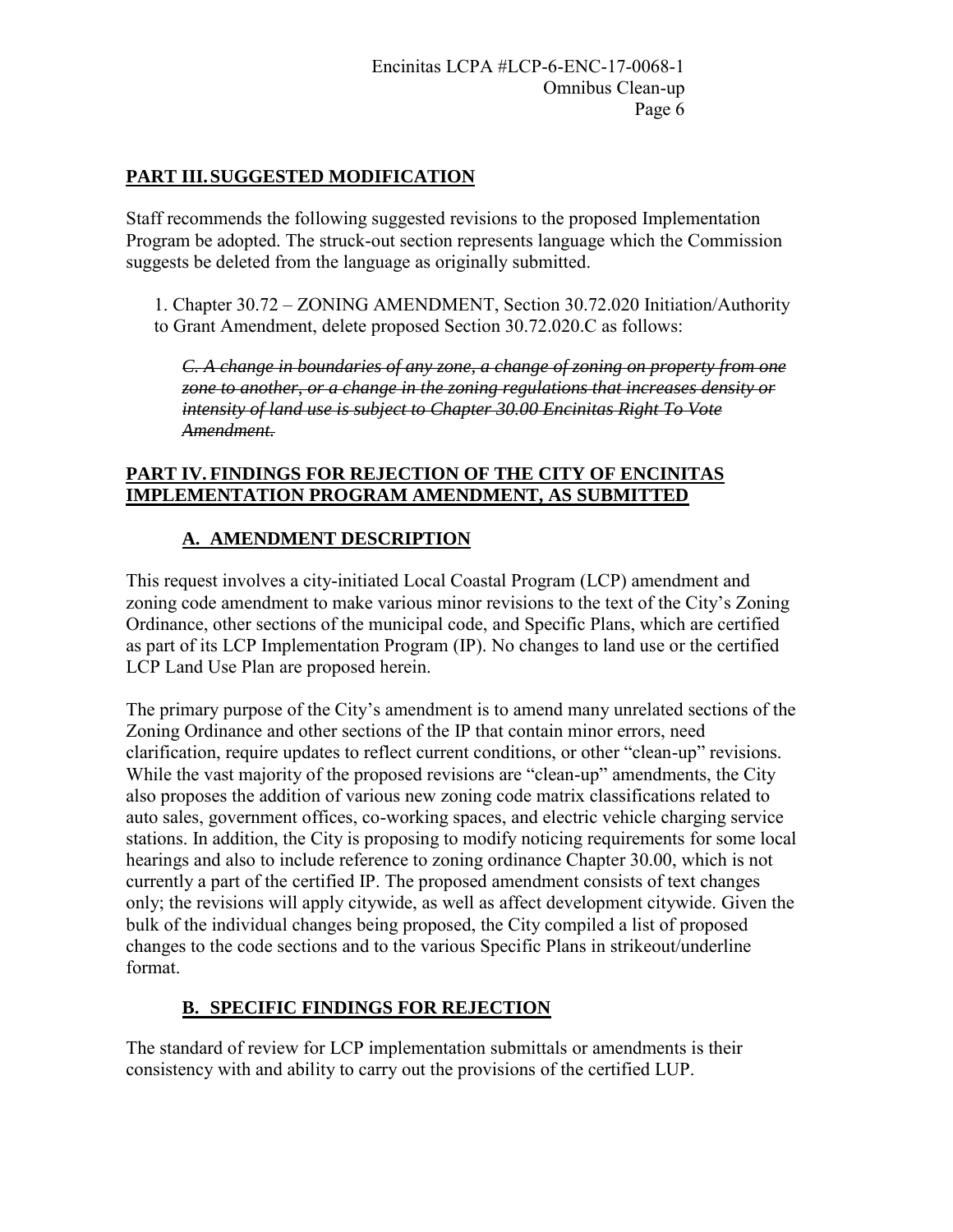1) **Purpose and Intent of the Ordinance**. The primary purpose of this proposed amendment is to amend many unrelated sections of the certified Zoning Ordinance and other sections of the IP that contain minor errors, warrant clarification, need to be updated to reflect current conditions or mandates, and other minor changes as "clean-up" provisions.

# 2) **Major Provisions of the Ordinance**.

The major provisions of this proposed amendment request include, but are not limited to, the following:

#### **a) New Definitions (§ 30.04) and Uses (§ 30.09)**

- "Accessory Structure, Detached" added as a new stand-alone definition separate from the existing definition for "Dwelling, Detached" in order to better align with the City's Accessory Dwelling Unit regulations.
- "Co-Working Space" and "Electric Vehicle Charging Service Station" and "Government Office" added as new definitions and as new use types in the Use Matrix.
- "Convenience Store/Mini-Market" added as a new definition in order to clarify the type of use.
- "Tobacco, Smoke, or Electronic/Vapor Substance Inhalation Shop" added as a new definition in order to clarify this type of use.
- "Auto Sales, Excess Inventory Parking" added as a new use type to the Use Matrix.

Four of the City's Specific Plans (Cardiff-by-The-Sea, Downtown Encinitas, Encinitas Ranch, and North 101 Corridor) have also been amended to encompass all or some of the above described amendments in their respective zoning Use Matrices.

#### **b) Amended Definitions and IP Regulations**

• Section 30.01.070 has been amended to clarify that for projects that do not require a public hearing; the required public notice must indicate the deadline for comments and objections. In addition, the section has been amended to clarify that if the date of subsequent or continued hearings is announced during the noticed hearing, that no additional public notice is required.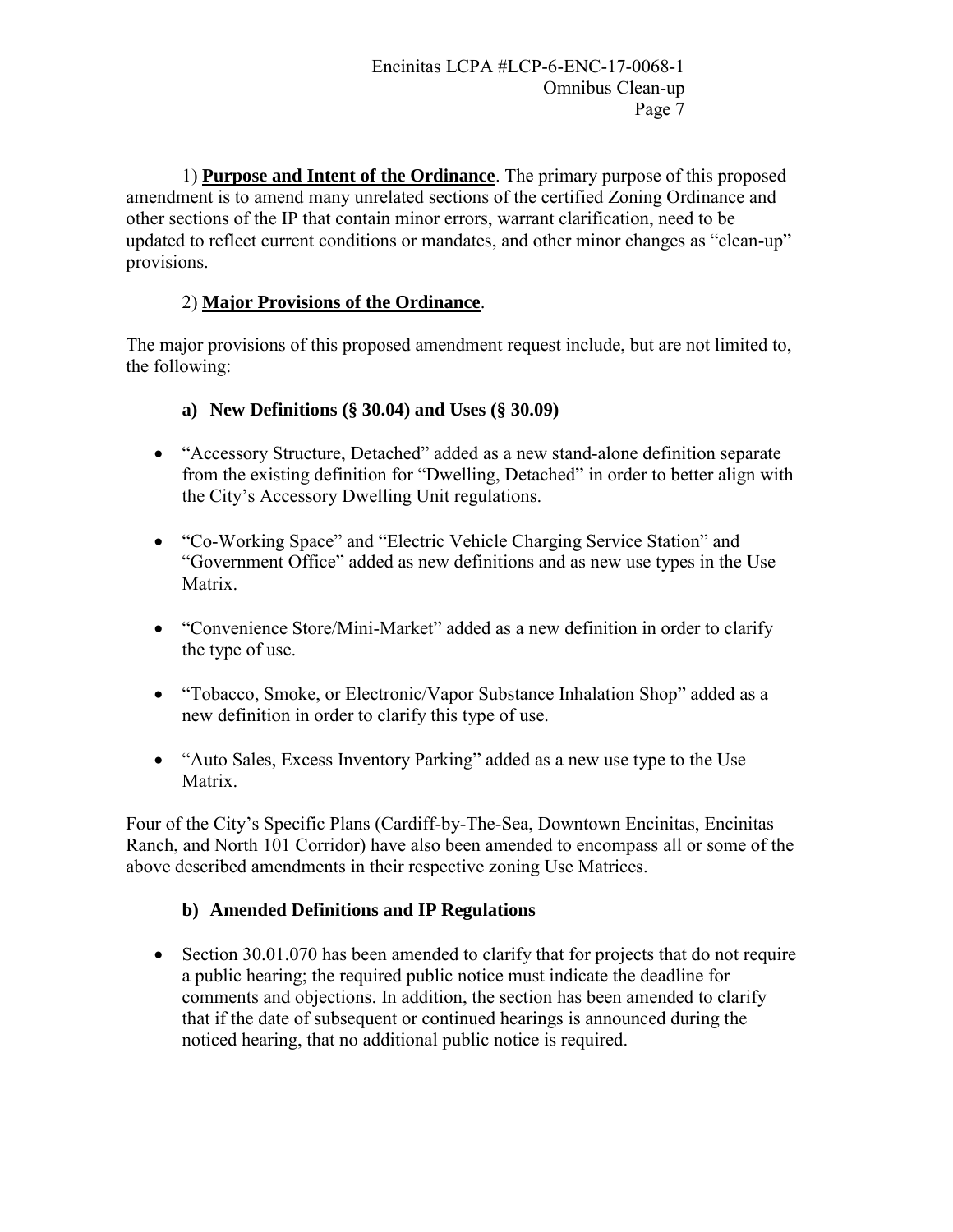- 30.72.020.C has been added to the zoning ordinance to require that boundary changes, a change of one zone to another or a zoning change that increases density or intensity of land use is subject to Chapter 30.00 of the zoning ordinance (not a part of the certified LCP).
- The definition of "Building Remodel" has been eliminated to reflect current practices related to the determination of City permit fees. The City no longer needs the definition as a threshold for fees.
- The definition of "Animal, Small" has been amended to explicitly include pygmy goats, pigs, goats, sheep, and miniature horses. The definition of "Small Animals" has been deleted as it no longer needed.
- The definition of "Child Day Care Facility" has been eliminated as the use is captured in the definition of "Day Care Center."
- The definition of "Church" has been eliminated as the use is captured in the definition of "Religious Institution." The definition of "Religious Institution" has also been amended to identify allowed incidental uses.
- The definition of "Gross Area" has been eliminated as the definition of "Gross" Area" was previously incorporated into the definition of "Lot Area, Gross."
- Regulations for conformance with use permits have been amended to further clarify final determination of substantial conformance (§ 30.74.070).

#### **c) Reorganized IP Regulations**

 Regulations related to "Stable, Commercial" and "Stable, Private" and "R-15: Residential 15" and "Variances" have been amended to consolidate and reorganize the references, but no changes to substance are proposed. (§ 30.04.010, § 30.08.10, § 30.78024).

#### 3) **Consistency with and Adequacy of the Ordinance to Implement the Certified LUP**

As noted above, the standard of review for IP submittals or amendments is their consistency with and ability to carry out the provisions of the certified LUP. The proposed amendment consists of many unrelated "clean-up" changes to the certified zoning ordinance and other sections of the IP. The vast majority of the proposed amendments do not change the intent of the sections being amended nor do they propose any change in land use. As a whole, the proposed amendments are drafted and intended to improve code consistency both internally within the municipal code and with the General Plan, LCP and State laws. The proposed revisions are also intended to improve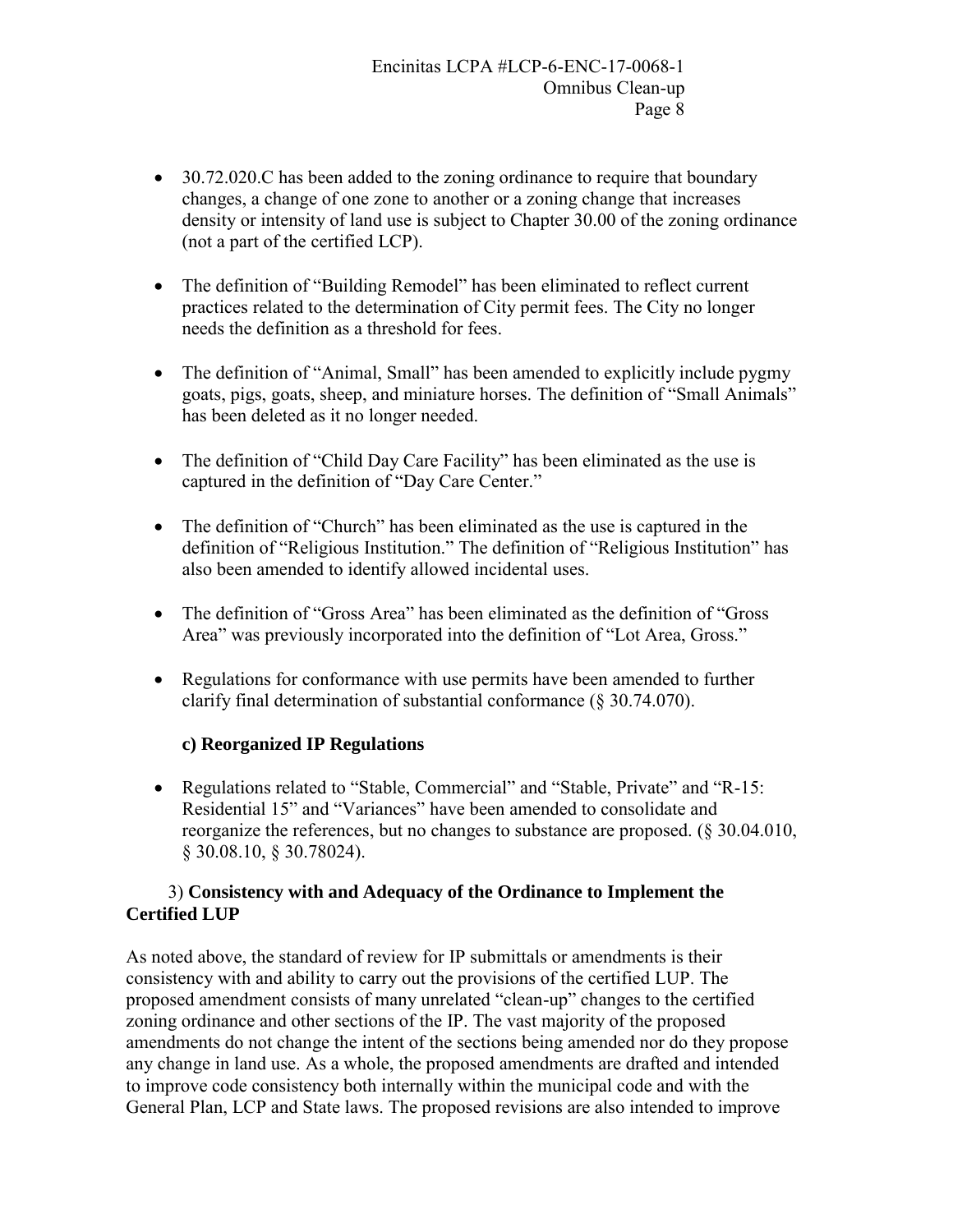the usability of the code by clarifying both language and processes and improving the relevancy of the code by recognizing current terms and procedures.

Of the miscellaneous revisions, there are two that warrant additional discussion. The first revision that merits additional analysis is the proposed change to the City's public hearing notice requirements, which is intended to clarify existing City practice related to notice requirements for subsequent or continued hearings. Specifically, 30.01.070.F is proposed and states:

*If the date of a subsequent hearing or a continued hearing is announced at the noticed time and place, no additional notice is required for the second or continued hearing, unless required by law. If no such announcement is made at the noticed time and place, the second or continued hearing shall be noticed in accordance with the above.* 

Section 30.01.070 details when and how public notice must be provided for projects under review by the City. For projects that require a public hearing, notices must include the date and time of the public hearing, the purpose of the hearing, and a description of the proposed project. Notices must be published in a local newspaper, mailed to nearby property owners, posted at City Hall, sent to any person who has filed a written request to be notified, and a "notice of filing application" must be posted at the site. Where nearby property owners number greater than 1,000, an alternative display advertisement can instead be placed in a local newspaper.

Additional noticing procedures apply for projects that require a Coastal Development Permit (§ 30.80.080) or involve a Local Coastal Program Amendment (LCPA) (§ 30.82.020). Specifically, notices for projects that require a CDP must state that the project is in the Coastal Zone, contains the project description, whether the local action is appealable to the Coastal Commission, and a description of how to file local and Coastal Commission appeals. For LCPAs, the zoning code requires that noticing be consistent with Sections 13516 and 13552 of the Commission's administrative regulations. These sections require that the local government establish procedures to provide "…maximum opportunities for participation of the public and all affected governmental agencies in the preparation of the LCP..." Specifically, notices are required for public review sessions, availability of review drafts, studies, or other relevant documents pertaining to the LCP and must be sent to members of the public who requested notice and predefined interested parties. Notice of availability of review drafts of LCP materials must be made available a minimum of six weeks prior to final action on an item and notice of the local government hearing on an LCPA must be made a minimum of 10 days prior to the hearing.

If the only notice of the date and location of a subsequent or continued hearing is an oral announcement at a hearing, there is a risk that an interested party who left the first hearing early won't be made aware of subsequent hearings. However, pursuant to the local government open meeting law, the Brown Act, if the subsequent meeting is conducted more than five days after the original meeting, a new agenda will be prepared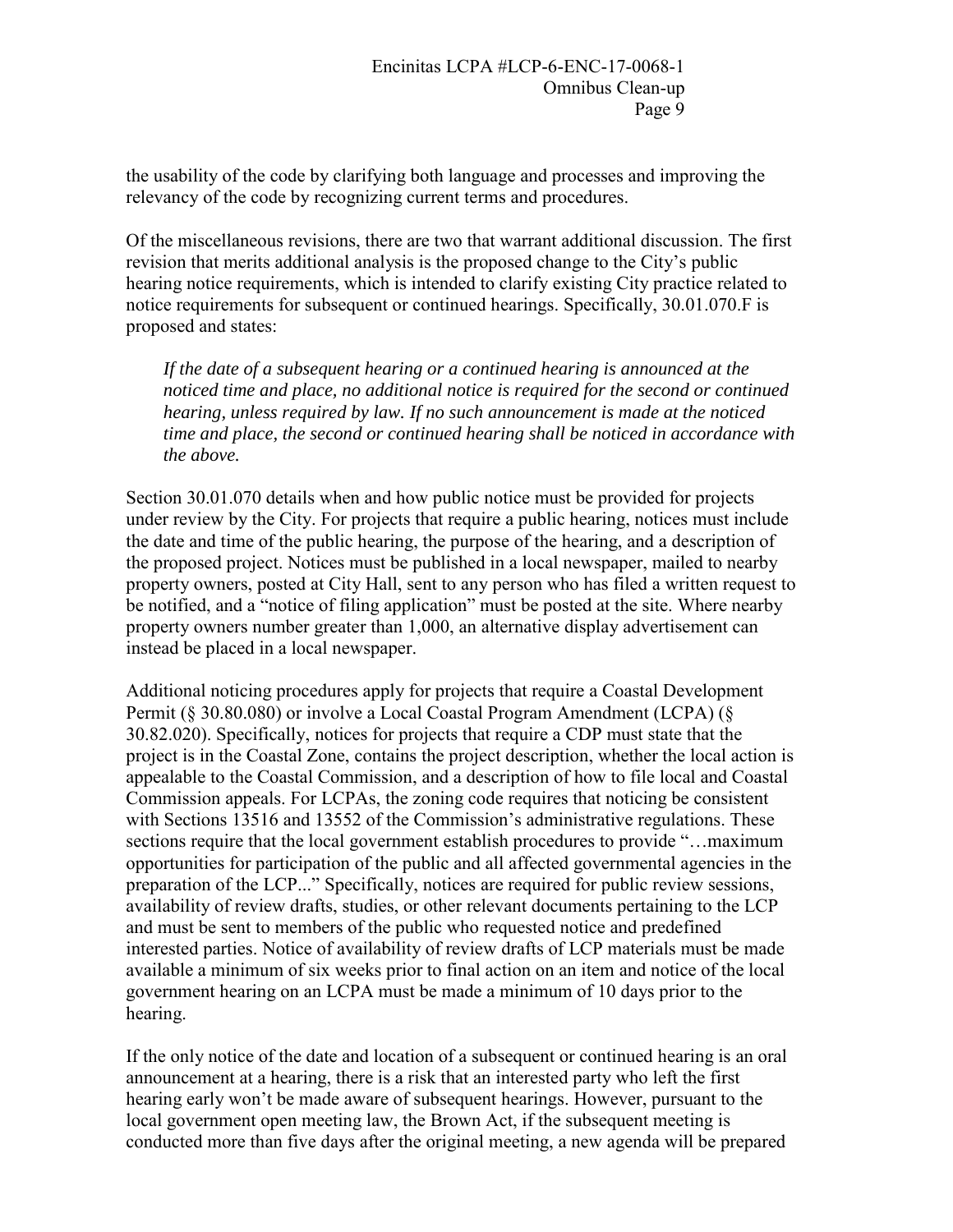and posted that includes the agenda item with a short description. In addition, the City's proposed amendment to Section 30.01.070 has been made to clarify existing City practice and does not conflict with the existing noticing requirements of the certified LCP. Furthermore, the proposed amendment is consistent with Section 13567 of the Commission's administrative regulations which states:

#### *§ 13567. Notice of Local Government Action When Hearing Continued.*

*If a decision on a development permit is continued by the local government to a time which is neither (a) previously stated in the notice provided pursuant to Section 13565, nor (b) announced at the hearing as being continued to a time certain, the local government shall provide notice of the further hearings (or action on the proposed development) in the same manner, and within the same time limits as established in Section 13565.*

As stated in the proposed amendment to § 30.01.070, additional notice of subsequent or continued hearings won't be made, "unless required by law…" As summarized above, the City's certified LCP contains detailed procedures related to noticing for projects that require a CDP and for LCPAs. Theses policy sections are not proposed to be amended and therefore the City's clarification to § 30.01.070 is not expected to result in adverse impacts to public participation related to CDPs or LCPAs.

The second revision that merits additional analysis is the addition of Section 30.72.020.C, which references Chapter 30.00 of the municipal code. The City is proposing new Section 30.72.020.C, which refers to the City procedures for initiating and granting zoning amendments, and it states:

*C. A change in boundaries of any zone, a change of zoning on property from one zone to another, or a change in the zoning regulations that increases density or intensity of land use is subject to Chapter 30.00 Encinitas Right To Vote Amendment.* 

In the City of Encinitas, the entire zoning code is part of the IP, except for Chapter 30.00. Chapter 30.00 resulted from a Citizen's Initiative that passed in 2013 (Proposition A). Proposition A prescribed a maximum building height of 30 ft. and the method for measuring building height, a maximum of two stories for new development, modified noticing requirements, and a requirement for a citywide vote for any major amendments to the City's existing land use planning policy documents. At the time of the initiative's passage, even though Commission staff encouraged the City to reconcile the Proposition with the certified LCP, the City chose not to submit an LCPA to incorporate the provisions of the initiative into the certified LCP. Instead, the City and Commission staff agreed that any aspect of the new zoning chapter that was more protective of coastal resources could be applied consistently with the LCP, but that for any aspects that were less restrictive, the LCP would control.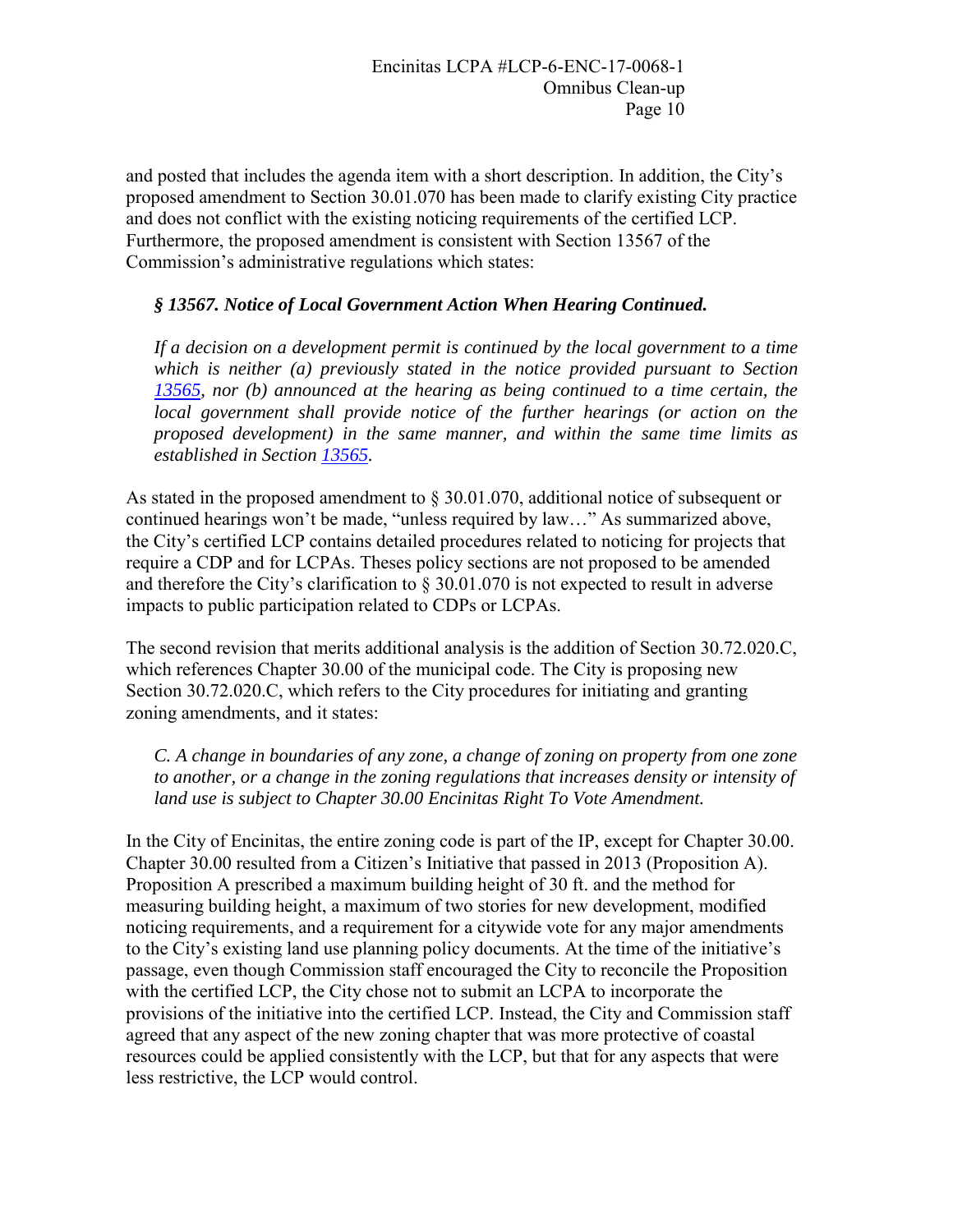The proposed reference to Chapter 30.00 would incorporate the entirety of the zoning chapter into the certified LCP by reference. Incorporation of the entire chapter into the LCP would be problematic as there are numerous aspects of Chapter 30.00 that are inconsistent with the existing LCP. For example, the existing LCP has various provisions that allow buildings higher than 30 ft. and more than two stories in different areas of the City. While incorporation of Chapter 30.00 into the LCP may ultimately be a positive development and result in reduced confusion for project applicants, adoption of this subsection without reconciliation of the height inconsistencies and the public vote provisions would be problematic. Therefore, the proposed LCP amendment cannot be found consistent with the certified LUP and Specific Plans.

# **PART V. FINDINGS FOR APPROVAL OF THE CITY OF ENCINITAS IMPLEMENTATION PROGRAM AMENDMENT, IF MODIFIED**

The proposed amendment is intended to improve regulatory consistency, provide clarity in the zoning code, improve the usability of the code, and correct minor errors, along with some other minor amendments. However, the proposed reference to Chapter 30.00, which is not currently part of the LCP, would result in various inconsistencies within the certified LCP. The Commission is therefore suggesting one modification, Suggested Modification No. 1, to the City's proposed amendment to eliminate Section 30.72.020.C.

As described herein, the City has not yet reconciled the differences between the adopted height limits in the certified land use and specific plans or the public vote requirement and the initiative to date. Rather than attempt to complete that work with this amendment, the City requested that the cross-reference/sub-section be deleted. The City may address the issues at a later date and the Commission concurs with this approach. If modified as suggested, the proposed Implementation Program amendment can be found to be consistent with and adequate to carry out the City's certified Land Use Plan and Specific Plans. Therefore, the Commission finds that, as modified, the proposed Implementation Program amendment can be supported.

# **PART VI. CONSISTENCY WITH THE CALIFORNIA ENVIRONMENTAL QUALITY ACT (CEQA)**

Section 21080.5 of the California Environmental Quality Act (CEQA) exempts local government from the requirement of preparing an environmental impact report (EIR) in connection with its local coastal program. The Commission's LCP review and approval program has been found by the Resources Agency to be functionally equivalent to the EIR process. Thus, under CEQA Section 21080.5, the Commission is relieved of the responsibility to prepare an EIR for each LCP.

Nevertheless, the Commission is required in an LCP submittal or, as in this case, an LCP amendment submittal, to find that the LCP, or LCP, as amended, does conform with CEQA provisions. In its action, the City found that the proposed amendments are exempt from environmental review pursuant to CEQA Guideline 15378(b)(5), which exempts organizational or administrative activities of governments that will not result in direct or